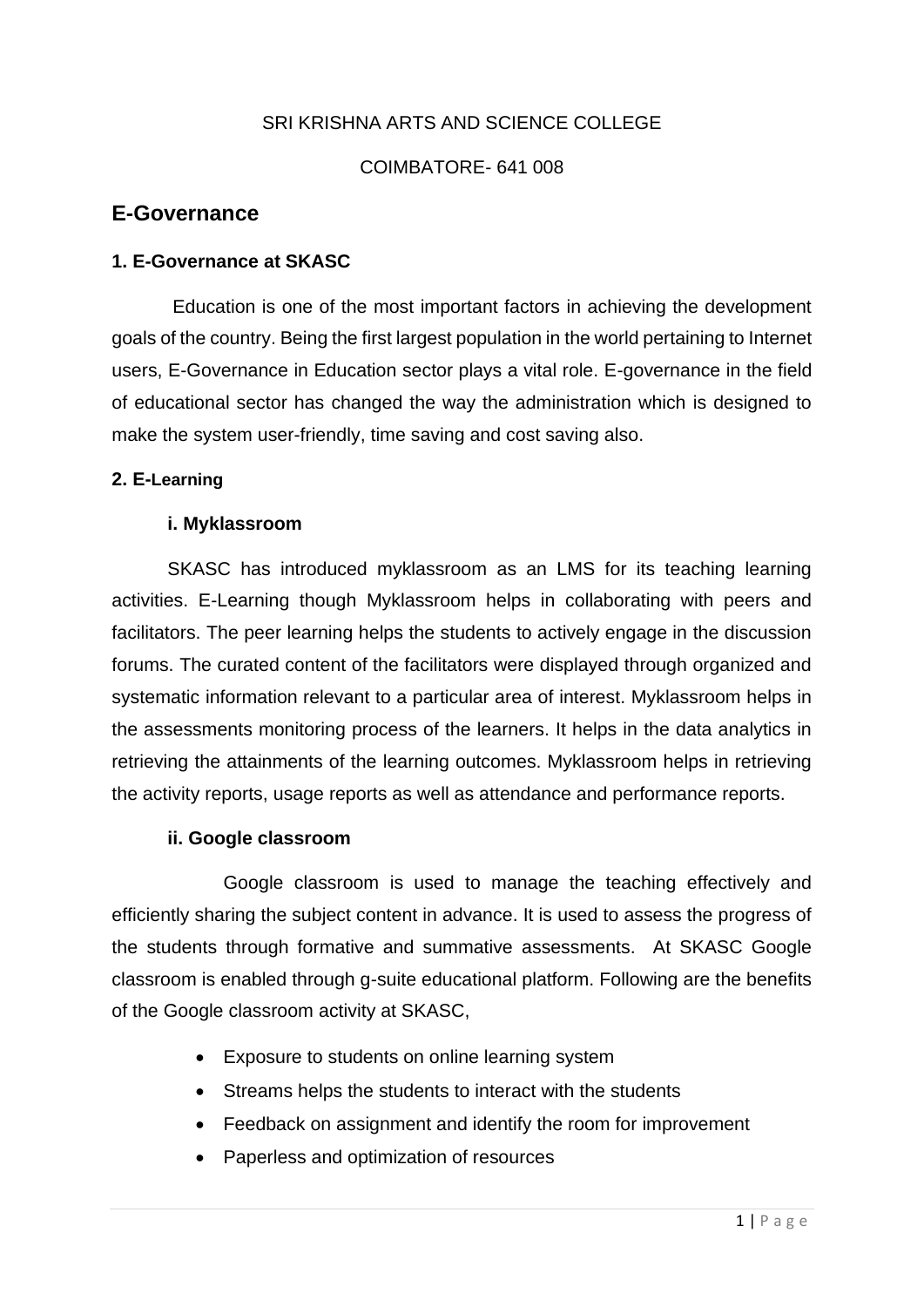- Collaborate with peers
- Plagiarism checker

### **3. E-library**

At SKASC, the library is embedded with INFLIBNET-N list to create an effective network of people and assets. INFLIBNET provides seamless, consistent and anywhere access to scholarly, peer-reviewed electronic sources. "S-Touch" is an online portal by which a Question bank is created based on the past exam papers and students have access to the question bank through the website of SKASC.

#### **4. E-Administration**

At SKASC, the database relating to students' profile, faculty profile are maintained

through Myklassroom. This helps in easy retrieval of data pertaining to student diversity, gender, Community based segregations, Attendance analysis, student feedback analysis, 360-degree skill card and other student administration related records.

#### **5. E-Exam**

SKASC is integrated with ICT enabled services which has enabled the reduction of time and increased efficiency. The operation of the controller section is completely computerized which includes Batch/Subject Link, Subject Information, Student's Bio-Data, Nomination Roll Creation, Nominal Roll for Examination, Mark Entry, Result, Marks & Grade, Mark Statement Register, Exam Applications, Online Hall Ticket, Moderation Marl List, Course Vs Result Analysis, Subject Vs Result Analysis, Consolidated Result List, Subject Vs Mark.

**Centralized Student's Database**: The details of all the students admitted to the college are entered into the Myklassroom.com an ICT platform. It is used as a centralized database for the entire examination process.

**Students Subject Subscription CBCS** (Choice Based Credit System) is also implemented through this ICT platform. Students are given the provision to choose the courses and faculty of their interest.